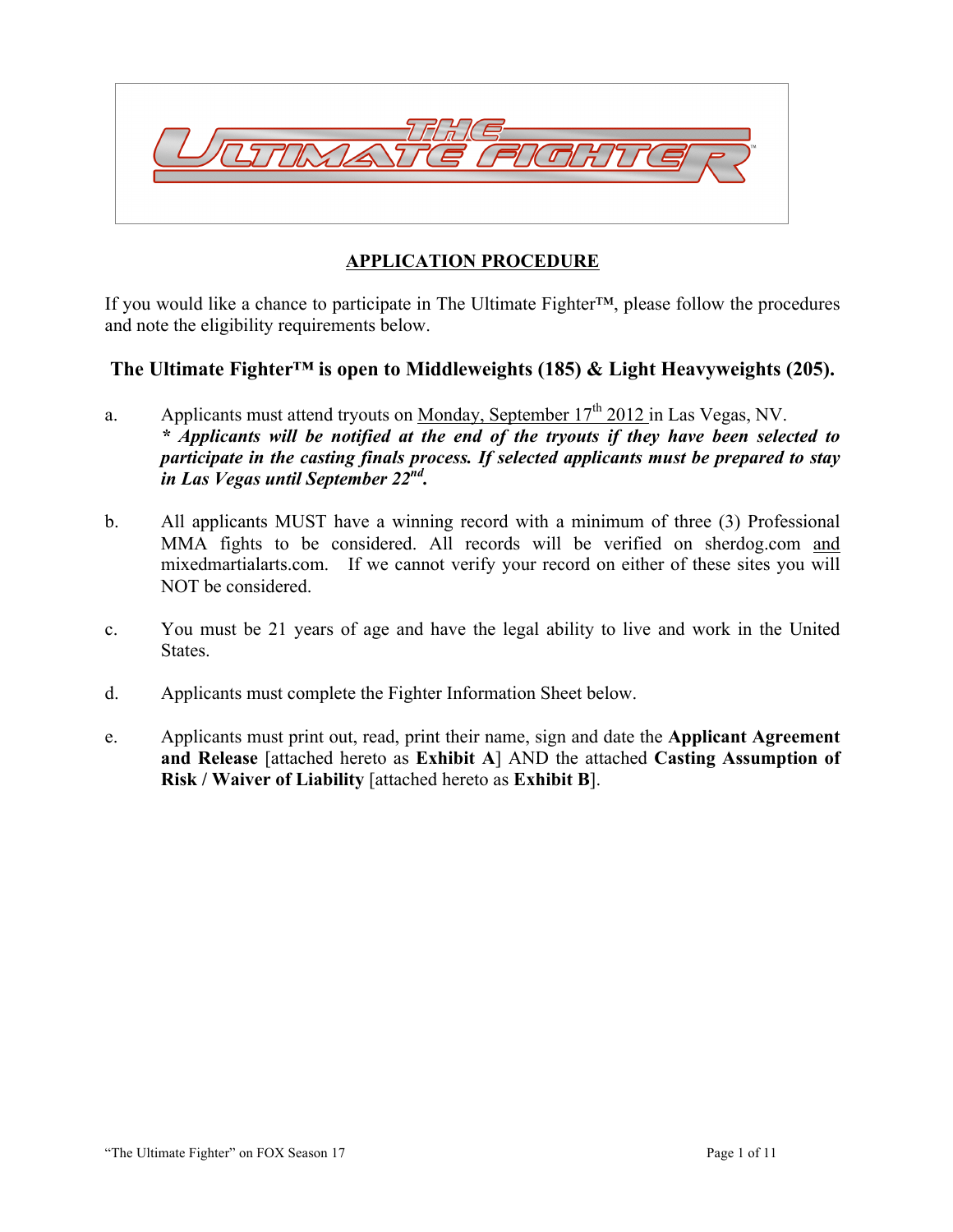### **PLEASE NOTE THAT APPLICATIONS WILL ONLY BE CONSIDERED IF THEY ARE COMPLETE AND ACCURATE, OTHERWISE APPLICATIONS WILL NOT BE ACCEPTED.**

## **APPLICATIONS MUST INCLUDE:**

#### **(1) A COMPLETED FIGHTER INFORMATION SHEET;**

## **(2) A SIGNED AND DATED APPLICANT AGREEMENT AND RELEASE; AND**

### **(3) A SIGNED AND DATED CASTING ASSUMPTION OF RISK / WAIVER OF LIABILITY.**

# **BRING COMPLETED APPLICATION TO THE TRYOUTS:**

# **Monday, September 17th 2012**

**Palace Station Hotel ● Casino 2411 West Sahara Avenue Las Vegas, Nevada 89102 Tel: 702.221-6584 Fax: 702.367.6138**

**Tryouts will be held in the Grand Ballroom Registration begins @ 8:00AM**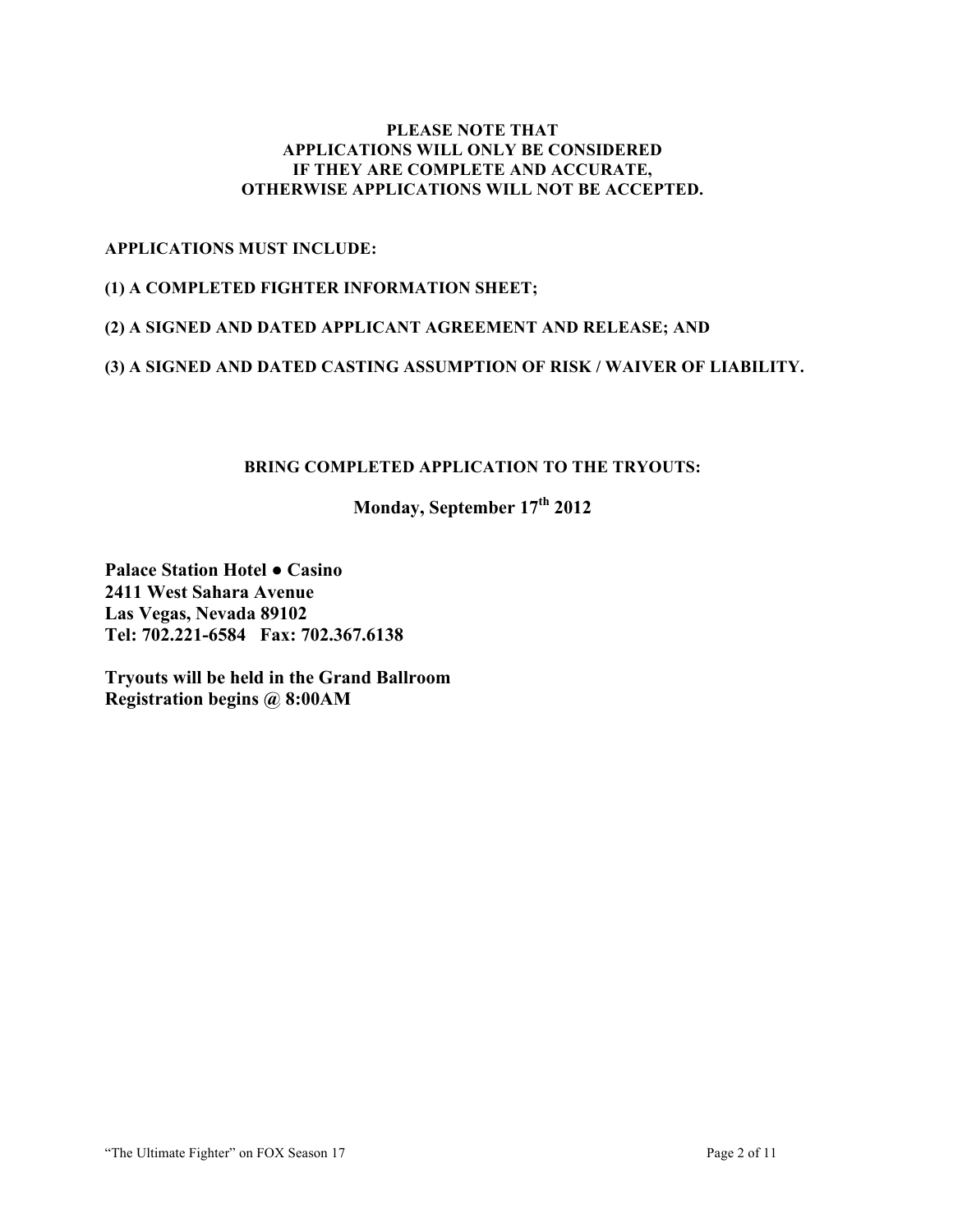

# **THE ULTIMATE FIGHTER™ SEASON 17 FIGHTER INFORMATION SHEET Along with this Fighter Information Sheet you must submit a signed Applicant Agreement and Release, and a signed Casting Assumption of Risk / Waiver of Liability.**

### **FIGHTER CONTACT INFORMATION**

| First & Last Name:                                                      |                                                                      |
|-------------------------------------------------------------------------|----------------------------------------------------------------------|
|                                                                         |                                                                      |
|                                                                         |                                                                      |
|                                                                         |                                                                      |
|                                                                         |                                                                      |
| FIGHTER PERSONAL INFORMATION                                            |                                                                      |
| Age: <u>Date of Birth: SSN: SSN:</u>                                    |                                                                      |
|                                                                         |                                                                      |
|                                                                         |                                                                      |
|                                                                         |                                                                      |
|                                                                         |                                                                      |
|                                                                         | (All records will be verified on sherdog.com & mixedmartialarts.com) |
|                                                                         |                                                                      |
|                                                                         |                                                                      |
| Have you ever applied to any previous season of THE ULTIMATE FIGHTERTM? |                                                                      |
| If yes please list date, and season applied:                            |                                                                      |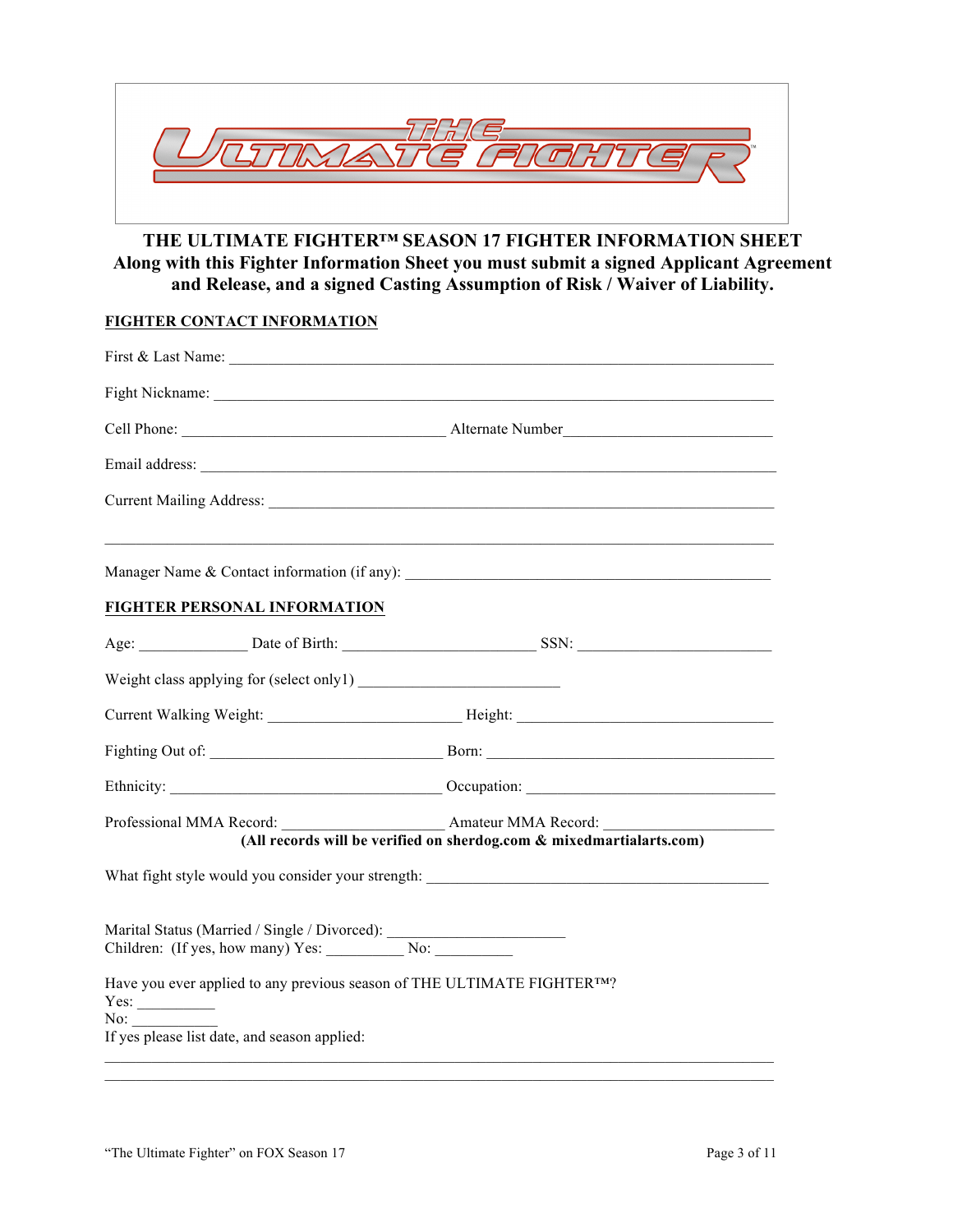Please list your 3 most recent fights:

|                                                                                                                                                                          | Opponent: Win/Loss: Date & Organization:                                                                                                                                                                                                                                                                                                      |
|--------------------------------------------------------------------------------------------------------------------------------------------------------------------------|-----------------------------------------------------------------------------------------------------------------------------------------------------------------------------------------------------------------------------------------------------------------------------------------------------------------------------------------------|
|                                                                                                                                                                          |                                                                                                                                                                                                                                                                                                                                               |
|                                                                                                                                                                          |                                                                                                                                                                                                                                                                                                                                               |
|                                                                                                                                                                          |                                                                                                                                                                                                                                                                                                                                               |
|                                                                                                                                                                          |                                                                                                                                                                                                                                                                                                                                               |
| <b>ORGANIZATION.)</b>                                                                                                                                                    | (IF YOU ARE SELECTED DURING THE CASTING PROCESS, YOU WILL BE REQUIRED TO SIGN AN<br>AFFIDAVIT ATTESTING THAT YOU ARE NOT UNDER CONTRACT WITH ANY FIGHT                                                                                                                                                                                        |
| Other experience (i.e. amateur wrestling, kickboxing, etc.)                                                                                                              | <u> 1989 - Johann Stoff, amerikansk politiker (d. 1989)</u><br>,我们也不能在这里的时候,我们也不能在这里的时候,我们也不能会在这里的时候,我们也不能会在这里的时候,我们也不能会在这里的时候,我们也不能会在这里的时候,我们也不                                                                                                                                                                                              |
| Please list any and all injuries / surgeries you have had and currently have:                                                                                            | ,我们也不能在这里的时候,我们也不能在这里的时候,我们也不能会在这里,我们也不能会在这里的时候,我们也不能会在这里的时候,我们也不能会在这里的时候,我们也不能会<br>,我们也不会有什么。""我们的人,我们也不会有什么?""我们的人,我们也不会有什么?""我们的人,我们的人,我们也不会有什么?""我们的人,我们的人,我们的人,我<br>,我们也不能会在这里的时候,我们也不能会在这里,我们也不能会在这里,我们也不能会在这里,我们也不能会在这里的时候,我们也不能会在这里,我们也不能会不能会不能会。<br>第2012章 我们的时候,我们的时候,我们的时候,我们的时候,我们的时候,我们的时候,我们的时候,我们的时候,我们的时候,我们的时候,我们的时候,我们的时候,我 |
| Have you ever been arrested, charged or convicted with a crime of any kind?<br>No: $\qquad \qquad$<br>If yes please explain and list dates of occurrence:                | <u> 1989 - Johann Harry Harry Harry Harry Harry Harry Harry Harry Harry Harry Harry Harry Harry Harry Harry Harry</u>                                                                                                                                                                                                                         |
| Have you used any form of steroids in the past year?<br>(PLEASE BE HONEST ALL APPLICANTS WILL BE TESTED!)<br>No:                                                         | <u> 1989 - Johann Harry Harry Harry Harry Harry Harry Harry Harry Harry Harry Harry Harry Harry Harry Harry Harry</u>                                                                                                                                                                                                                         |
| Have you used any illegal substances in the last 6 months?<br>(PLEASE BE HONEST ALL APPLICANTS WILL BE TESTED!)<br>No: $\qquad \qquad$<br>If yes please list substances: |                                                                                                                                                                                                                                                                                                                                               |

 $\_$  , and the state of the state of the state of the state of the state of the state of the state of the state of the state of the state of the state of the state of the state of the state of the state of the state of the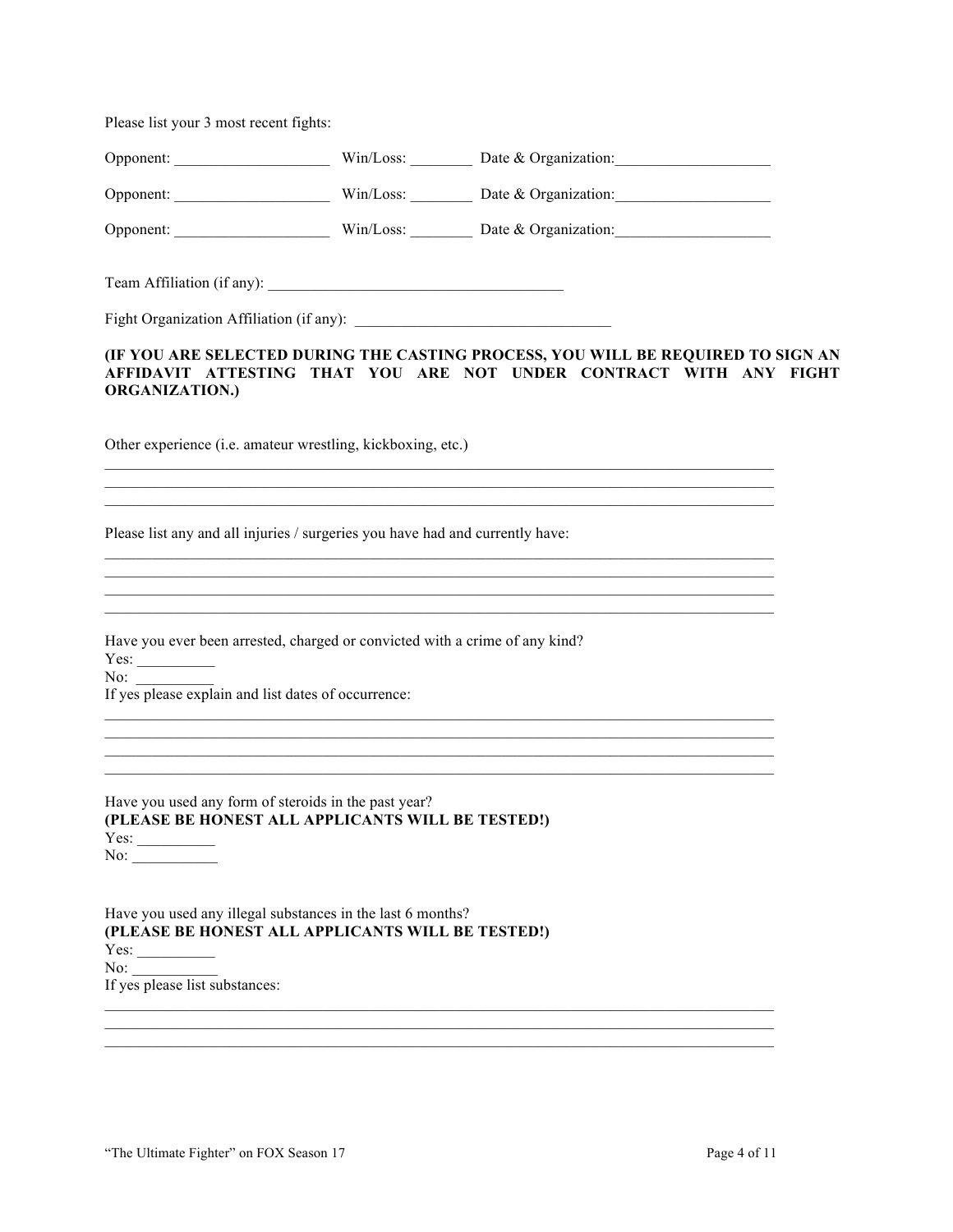Tell us something interesting about yourself:

| $\overline{\phantom{0}}$ |
|--------------------------|
|                          |
|                          |
|                          |
|                          |
|                          |
|                          |
|                          |
|                          |
|                          |
|                          |
|                          |
|                          |
|                          |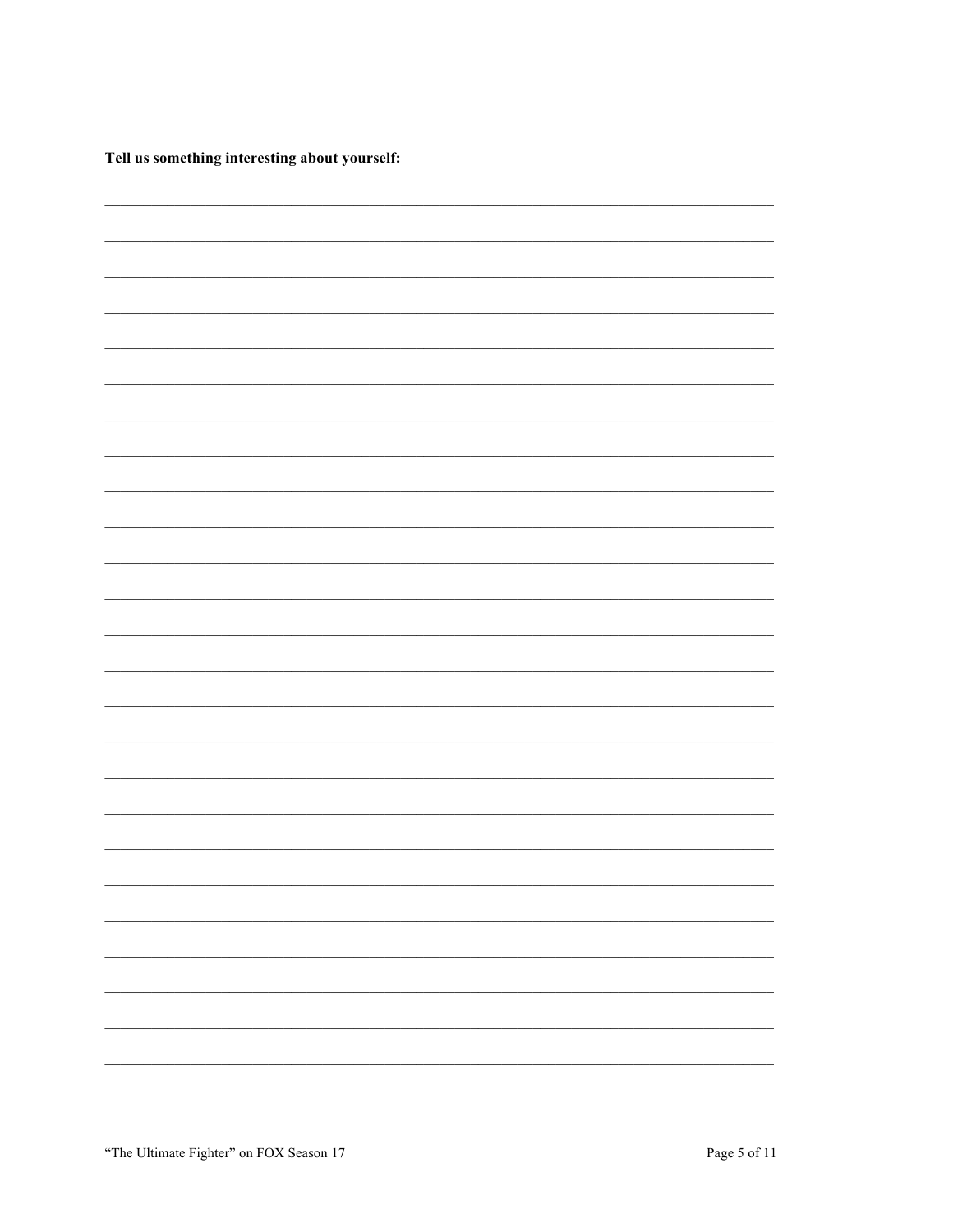#### Exhibit A

# **APPLICANT AGREEMENT AND RELEASE: "THE ULTIMATE FIGHTERTM" SERIES**

# **BY SIGNING THIS AGREEMENT AND RELEASE YOU ARE GRANTING AND WAIVING IMPORTANT RIGHTS. THEREFORE, DO NOT SIGN THIS UNTIL YOU HAVE READ IT AND UNDERSTAND IT.**

Ultimate Fighting Productions, LLC ("**You**") Applicant ("**I**")

> 1. **Grant of Rights**. In consideration of your promise to consider in good faith my participation and inclusion in one or more Programs (defined below), and for other good and valuable consideration, receipt of which is hereby acknowledged, I hereby knowingly, willingly, voluntarily and irrevocably grant to you (and your successors, licensees, assigns, parents and coproducers) all rights in the submittal video tape in perpetuity (i.e. forever) throughout the universe, the right to use the recordings of the submittal video tape and make audio and visual recordings (still or motion) and other reproductions of me, my image, my silhouette, my voice, my conversations (telephonic or otherwise), my musical or other performances, my works of art and other creative expression, my actions and my physical likeness (as the same may appear in any still image or in any motion picture photography or other audio or visual recording, whether made during a screen test interview, during the course of production of the principal segment, or otherwise) (collectively, the "**Recordings**"). Furthermore, I hereby irrevocably grant exclusively to you (and your successors, licensees and assigns) all rights of every kind and nature whatsoever, in perpetuity (i.e., forever), to use my submittal video tape, my name, voice, likeness and biography [including, without limitation, facts and information obtained about me from me or from others, regardless of from whom or how obtained] and to portray, impersonate, or simulate me in any way whatsoever (as determined in your sole discretion) and to make use of any actions, incidents or episodes in my life (as incorporated in the Recordings, in still or motion audio and/or visual recordings of me from other sources, in any other media or forms now known or hereafter devised, or otherwise) in the production, performance, broadcast, distribution, exhibition, publicity, merchandising, print publication, marketing, promotions, cross-promotions, trade purposes and other exploitation of one or more audio and/or visual programs (including, without limitation, motion pictures television programs, exhibition of the Recordings and submittal video tape by network, syndication, basic cable, pay television, pay- over-the-air, closed circuit, hotel/motel, TVRO, SMATV, MMDS, MDS, DBS, Internet, wireless, and any other method, media, or forms now known or hereafter developed) (hereafter collectively referred to as the "**Programs**"), including without limitation in and in connection with (a) one or more episodes of the television series presently known as "THE ULTIMATE FIGHTER™" (the "**Series**"), and (b) any personal appearances, articles, press releases, vignettes, features or segments following up on past participants who have appeared in the Series (e.g., a "Where Are They Now?" segment), whether such use is incorporated in episodes of the Series, in separate Programs, on the Internet, wireless, in marketing materials, at press or trade events, or in any other media or forms now known or hereafter devised, as you determine in your sole discretion. I further hereby represent and warrant that I am the sole owner of any submittal videotape(s), photograph(s) and Recordings that I may submit in connection herewith.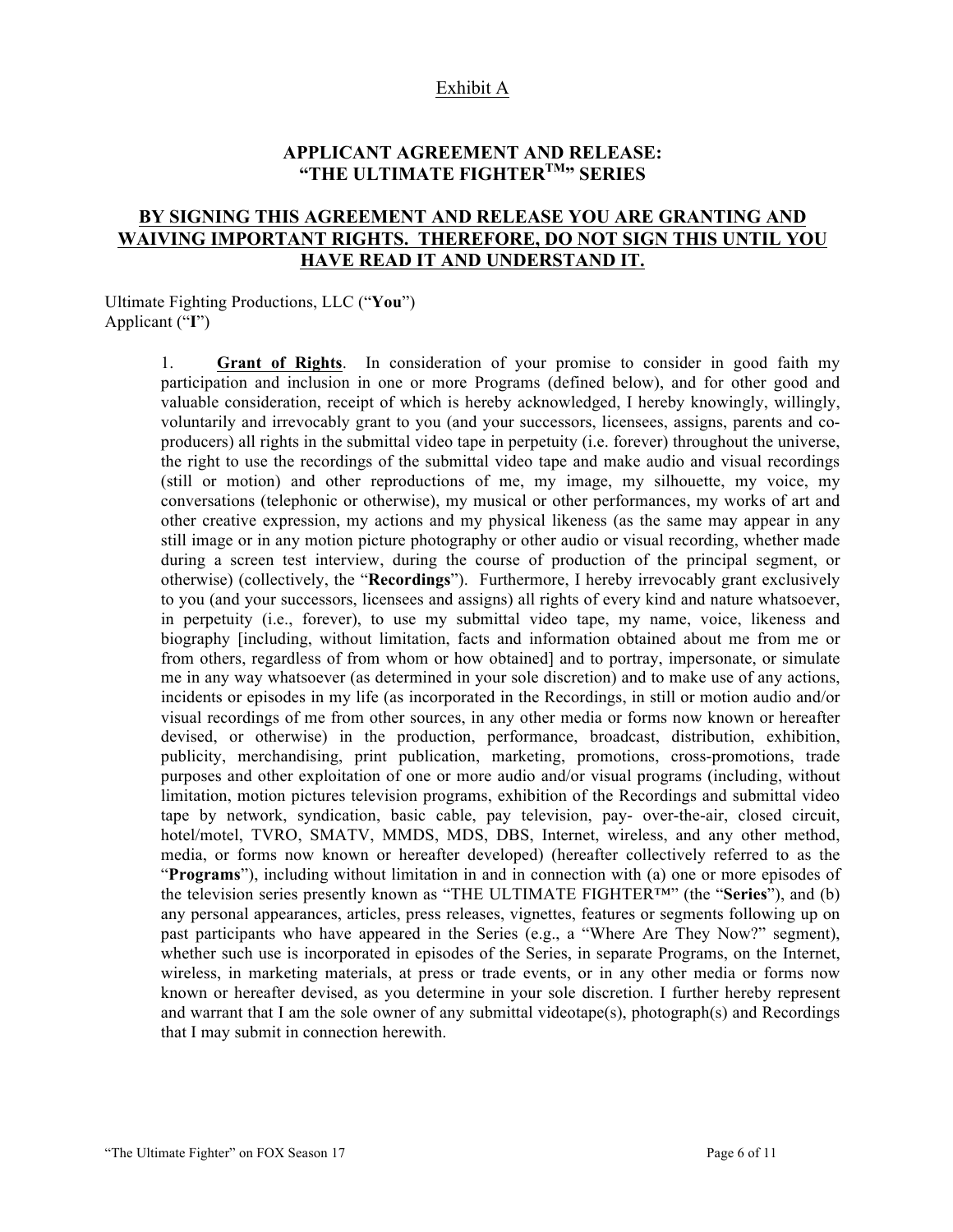2. **Right to Edit**. Without limiting any other provision hereof, I hereby grant you the right to edit, change and dub any of the Recordings with any other material, as you determine in your sole discretion.

## 3. **Ownership of Series and other Programs, Recordings and Exploitation Rights/Publicity**:

(a) I agree that you are and will be the exclusive owner of all copyright and all other rights of every kind and description in the Recordings, the Series, any other Programs and their underlying and constituent elements (including, without limitation, all rights of every kind and description in all Recordings I own or control which are used in the Series or any other Programs). I further agree that you will retain in perpetuity (i.e. forever), the submittal videotape and its Recordings.

(b) Without limiting the above, you have the exclusive and irrevocable right to distribute, broadcast, exhibit and otherwise exploit an unlimited number of times all or any portion of the Recordings, the Series, any other Programs and their constituent and underlying elements in any and all media, now known or hereafter devised, and by any and all now known or hereafter devised means, throughout the Universe, in all languages in perpetuity (i.e., forever), without any further obligation to me (except as expressly provided herein). Further without limiting the above, I irrevocably consent and grant you the exclusive right to use my name, voice, likeness and biography and any of the Recordings in merchandising and print publication, trade purposes and in any advertising, promotions, cross-promotions and publicity relating to the Series or any other Programs, their sponsors, distributors and exhibitors, or to the sponsors', distributors' and exhibitors' products and services, including (without limitation) on the Internet and/or wireless, or in any other media or forms now known or hereafter devised, regardless of whether I appear in any episode of the Series or in the applicable other Program(s).

4. **Potentially Embarrassing Material**. I acknowledge that, before signing and mailing to You this Agreement and Release, Fighter Information Sheet, and submittal video tape, and before appearing on the Series or other Programs and any publicity therefor, I have been advised of the format of the Series and I am fully familiar with the Series, and I have no objections to such format; I understand that the rights I grant to you herein may result in any or all of the following, and I hereby freely and fully consent to the same: (a) inclusion of material in the Series and other Programs which may potentially be embarrassing or emotionally trying; which may not be completely accurate in depicting my actual statements, thoughts, beliefs, motives, emotions, states of mind, health status, actions or ideas; or which may have the effect of reflecting negatively on me or my reputation; and (b) inclusion of material in the series and other programs which may result in the revelation that I am now engaged, or in the past have engaged, in acts which could result in civil liability or my criminal prosecution or the prosecution of others.

5. **Your Decisions Final**. Your decision on all discretionary matters (including selection of participants, activities and the material included in the Series or other Programs) is final; without limiting the preceding you are not obliged to select me as a participant, and nothing contained in this agreement and release in any way obliges you to use any of the Recordings or the rights granted to you under this agreement and release or to prepare, produce, exhibit, distribute or exploit the Recordings, the Series, any other Programs or any of their elements. I waive any rights I might have to review, inspect or approve any use of the Recordings, the Series, any other Programs and their constituent and underlying elements, or the subject matter(s) raised in the Recordings, the Series, any other Programs, or any other use of their constituent and underlying elements, or the nature or content of any such use.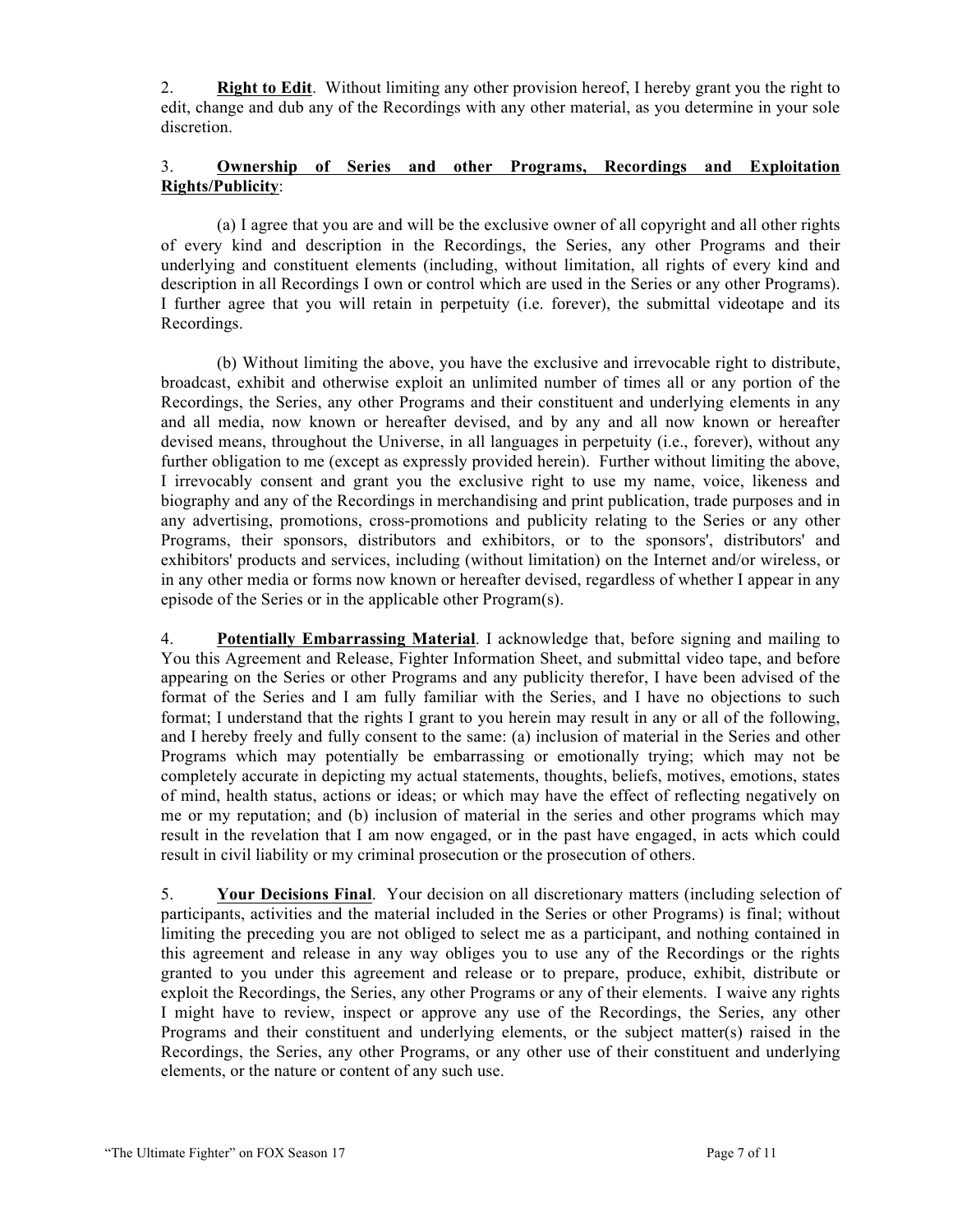6. **Medical and Other Conditions**: I certify that I am not aware of any physical condition that may interfere with my participation in any of the activities that you may arrange, except as disclosed during the application, interview and screening process for the Programs. If I later become aware of any such condition, I will notify your designated production personnel in writing of the condition's existence prior to my participation in your activities. Without limiting the above, I will inform you during the application, interview and screening process or will notify you in writing if I have had, currently have (or develop) serious back, neck or heart problems, epilepsy, fainting spells, or have (or develop) any other medical or other conditions that may expose me or any other participant or third party to risk, including, but not limited to HIV, Hepatitis B Surface Antigen, and Hepatitis C Antibody. I understand that I will be tested for drugs, including but not limited to steroids at your discretion. I will further be tested for HIV, Hepatitis B Surface Antigen, and Hepatitis C Antibody. I further will disclose if I have ever been charged with a felony or misdemeanor, and whether I have ever had a restraining order entered against myself. I agree that a background investigation will be conducted regarding my past activities, medical history and other aspects of my life. I agree that you reserve the sole and unfettered right to disqualify me based on such disclosures, investigations, medical findings, and/or any positive drug related testing results, in your discretion.

7. **Supplies, Services, Transportation and Accommodations**: I acknowledge and agree that your arrangement at your cost of any supplies, services, transportation or lodging accommodations in connection with my participation in a segment or in any other activities in connection with the Programs is solely as a courtesy and creates no special duties or relationships between us respecting my health or safety or the safety of my property; I will look solely to the applicable transportation carrier, provider of lodging accommodations, or provider of the service or supplies respecting any property loss or damage and any personal injury, illness or death.

8. **Representations and Warranties**: I represent and warrant: (1) Unless the space provided below is signed by my parent or legal guardian, I am at least 18 years of age and all documentation I provide you of my age and my identity is unexpired, valid and authentic; (2) Any statements made by me in the application, interview and screening process for the Programs and in the Recordings will be true and complete, and none of my statements or actions will violate or infringe any laws or the rights of any person or entity; (3) I have the full and exclusive right to enter into this agreement and release and to make all grants of rights to you hereunder, all material in which rights are granted hereunder is original and either created by or otherwise exclusively owned by me, and I will obtain for your benefit all necessary consents to use still or motion audio and/or visual recordings of me from sources other than the Recordings; and (4) I will give full written disclosure in the application, interview and screening process for the Programs of any and all television programs (fictional, reality or otherwise) on which I have appeared (or have any plans to appear) in a speaking or featured role, and I will (from now until one year following the initial broadcast of a Series episode on which I am featured) update such disclosure to you in writing as soon as I make any further plans to appear in a speaking or featured role on any other television program.

9. **Indemnification**: I indemnify and hold harmless you, and your parents, affiliates, subsidiaries, successors, assigns, licensees, and any network on which the Series may be aired, and all officers, managers, members, partners, shareholders, directors, employees, co-producers and agents of any of them, from and against any claim, action, suit or demand of any kind or nature whatsoever (including, without limitation, reasonable attorneys fees) arising from any breach of my representations, warranties or obligations under this agreement and release or from any statement or action of mine made during or in connection with my participation or appearance in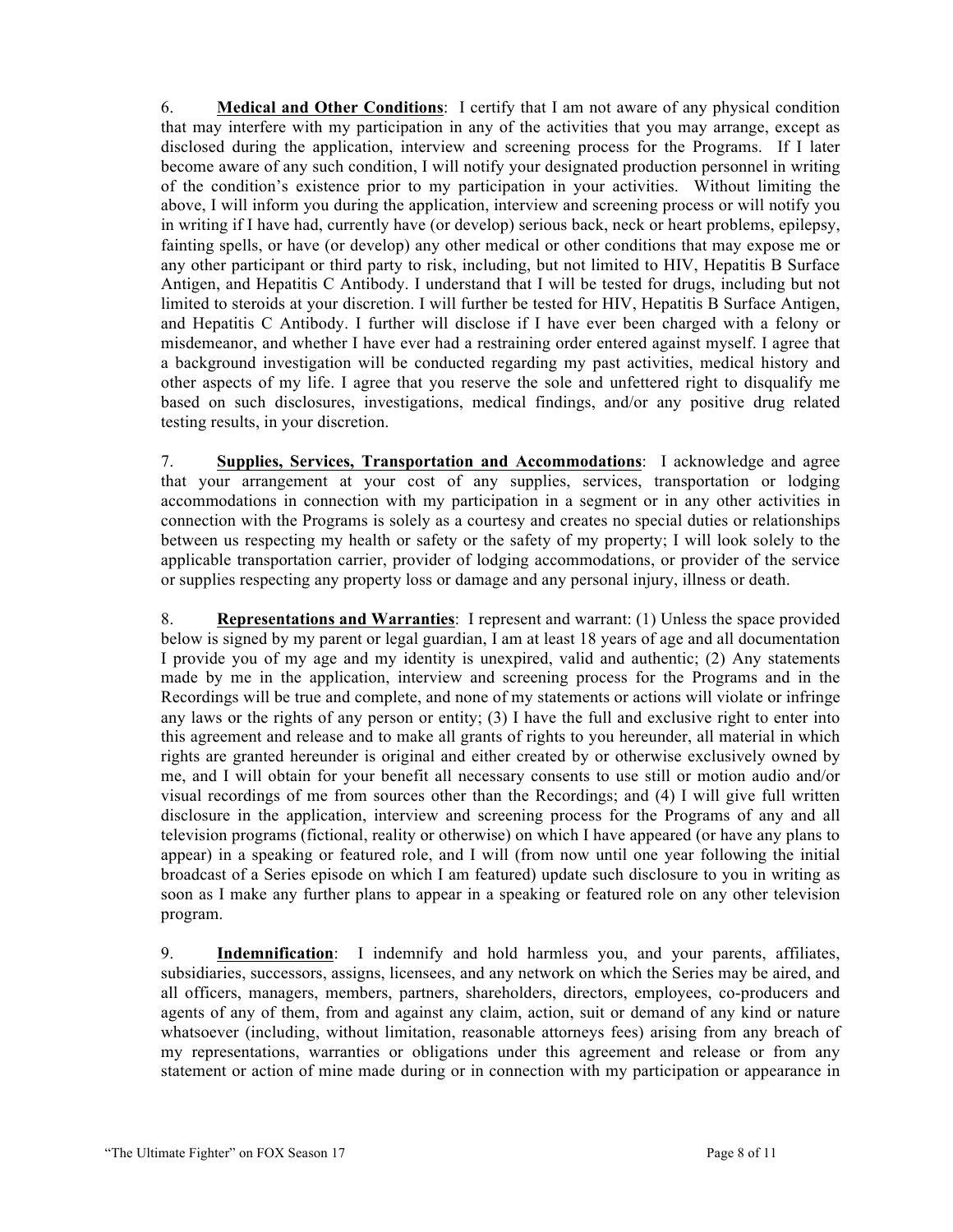the Recordings, on the Series or in any other Programs (including, without limitation, any unlawful or violent acts and any statements made by me about third parties).

## 10. **WAIVER OF ALL CLAIMS**:

I AGREE THAT I WILL NOT ASSERT OR MAINTAIN AGAINST YOU, OR YOUR PARENTS, AFFILIATES, SUBSIDIARIES, SUCCESSORS, ASSIGNS OR LICENSEES, AND ANY NETWORK ON WHICH THE SERIES MAY BE AIRED, OR ANY OFFICERS, MANAGERS, MEMBERS, PARTNERS, SHAREHOLDERS, DIRECTORS, EMPLOYEES OR AGENTS OF ANY OF THEM, ANY CLAIM, ACTION, SUIT OR DEMAND OF ANY KIND OR NATURE WHATSOEVER, INCLUDING, BUT NOT LIMITED TO, THOSE GROUNDED UPON INVASION OF THE RIGHT OF PRIVACY OR OF PUBLICITY OR ANY OTHER CIVIL RIGHTS, INFLICTION OF EMOTIONAL DISTRESS, DEFAMATION, LIBEL OR SLANDER, BREACH OF ANY STATUTORY OR OTHER DUTY OF CARE OWED UNDER APPLICABLE LAWS, NEGLIGENCE OR INTENTIONAL ACTS OF ANY OF YOUR EMPLOYEES OR FOR ANY OTHER REASON IN CONNECTION WITH THE EXERCISE OF THE RIGHTS GRANTED TO YOU UNDER THIS AGREEMENT AND RELEASE OR IN CONNECTION WITH ANY GOODS, SERVICES, TRANSPORTATION OR OTHER ACCOMMODATIONS ARRANGED OR FURNISHED BY YOU.

I HEREBY RELEASE AND DISCHARGE YOU AND ALL OF YOUR PARENTS, AFFILIATES, SUBSIDIARIES, SUCCESSORS, ASSIGNS AND LICENSEES, AND ANY NETWORK ON WHICH THE SERIES MAY BE AIRED, AND ANY OFFICERS, MANAGERS, MEMBERS, PARTNERS, SHAREHOLDERS, DIRECTORS, EMPLOYEES, CO-PRODUCERS AND AGENTS OF ANY OF THEM FROM ANY LIABILITY ARISING FROM ANY USE, EXHIBITION, OR OTHER EXPLOITATION OF THE RECORDINGS, THE SERIES, ANY OTHER PROGRAMS, OR ANY EXERCISE OF THE RIGHTS GRANTED TO YOU OR ACQUIRED BY YOU HEREUNDER, AS WELL AS FROM ANY LIABILITY RESPECTING ANY INJURY OR DAMAGE TO ME OR MY PROPERTY CAUSED BY THE NEGLIGENCE OR THE ACTIONS OR OMISSIONS OF ANY OTHER PARTICIPANT OR OTHER PERSON IN CONNECTION WITH THE RECORDINGS, THE SERIES, OR ANY OTHER PROGRAMS. I WILL BRING NO ACTION AGAINST YOU OR YOUR PARENTS, AFFILIATES, SUBSIDIARIES, SUCCESSORS, ASSIGNS OR LICENSEES, OR ANY OFFICERS, MANAGERS, MEMBERS, PARTNERS, SHAREHOLDERS, DIRECTORS, EMPLOYEES OR AGENTS OF ANY OF THEM AT LAW OR EQUITY RESPECTING ANY SUCH NEGLIGENCE, DAMAGE OR INJURY.

11. **Confidentiality**: I will not discuss my participation with the Recordings and the Programs with any third party, nor will I disclose to any third party (except as compelled by legal process) any information about this agreement and release, you, other participants involved in the activities in which I participate, the Recordings, the Series and the other Programs. I will not discuss the Recordings, the Series, the other Programs, and my participation therein, with members of the press without your express, written, prior permission.

12. **Applicable Law/Consent to Jurisdiction**: This Agreement and all matters or issues collateral thereto shall be governed by the laws of the State of Nevada applicable to contracts executed and performed therein. Any legal suit, action or proceeding arising out of or based upon this Agreement and Release, Fighter Information Sheet, application and submittal tape, or the transactions contemplated hereby may be instituted in the state courts in the Eighth Judicial District Court for the State of Nevada, sitting in Las Vegas, Nevada, and you and I irrevocably submit to the exclusive jurisdiction (except for proceedings instituted in regard to the enforcement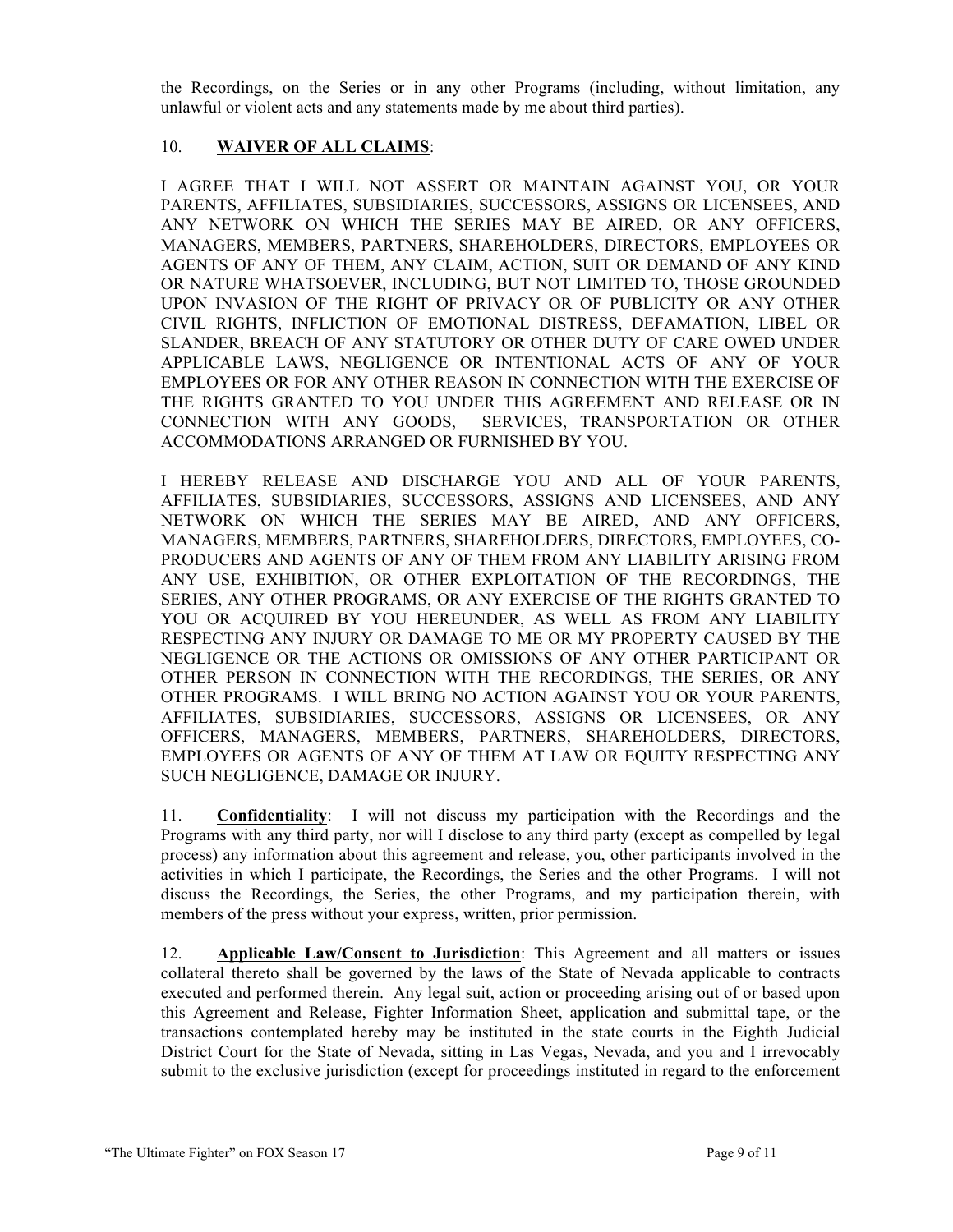of a judgment of any such court, as to which such jurisdiction is non-exclusive) of such court in any such suit, action or other proceeding brought in any such court. Each of the parties hereto irrevocably consents to the service of process in any such proceeding by the mailing of a copy of the summons and complaint by first-class mail to such party in accordance with the notice provisions of this Agreement. The parties irrevocably and unconditionally waive any objection to the laying of venue of any suit, action or other proceeding in the state courts in the Eighth Judicial District Court for the State of Nevada, sitting in Las Vegas, Nevada, and irrevocably and unconditionally waive and agree not to plead or claim in any such court that any such suit, action or other proceeding brought in any such court has been brought in an inconvenient forum.

### **AGREED TO AND ACCEPTED**:

| <b>ADDRESS:</b><br><u> 1980 - Andrea State Barbara, amerikan personal (h. 1980).</u> |
|--------------------------------------------------------------------------------------|
|                                                                                      |
| PHONE $\#(s)$ :                                                                      |
| DATE:                                                                                |

# **ALL APPLICATIONS MUST BE COMPLETED, SIGNED AND DATED**